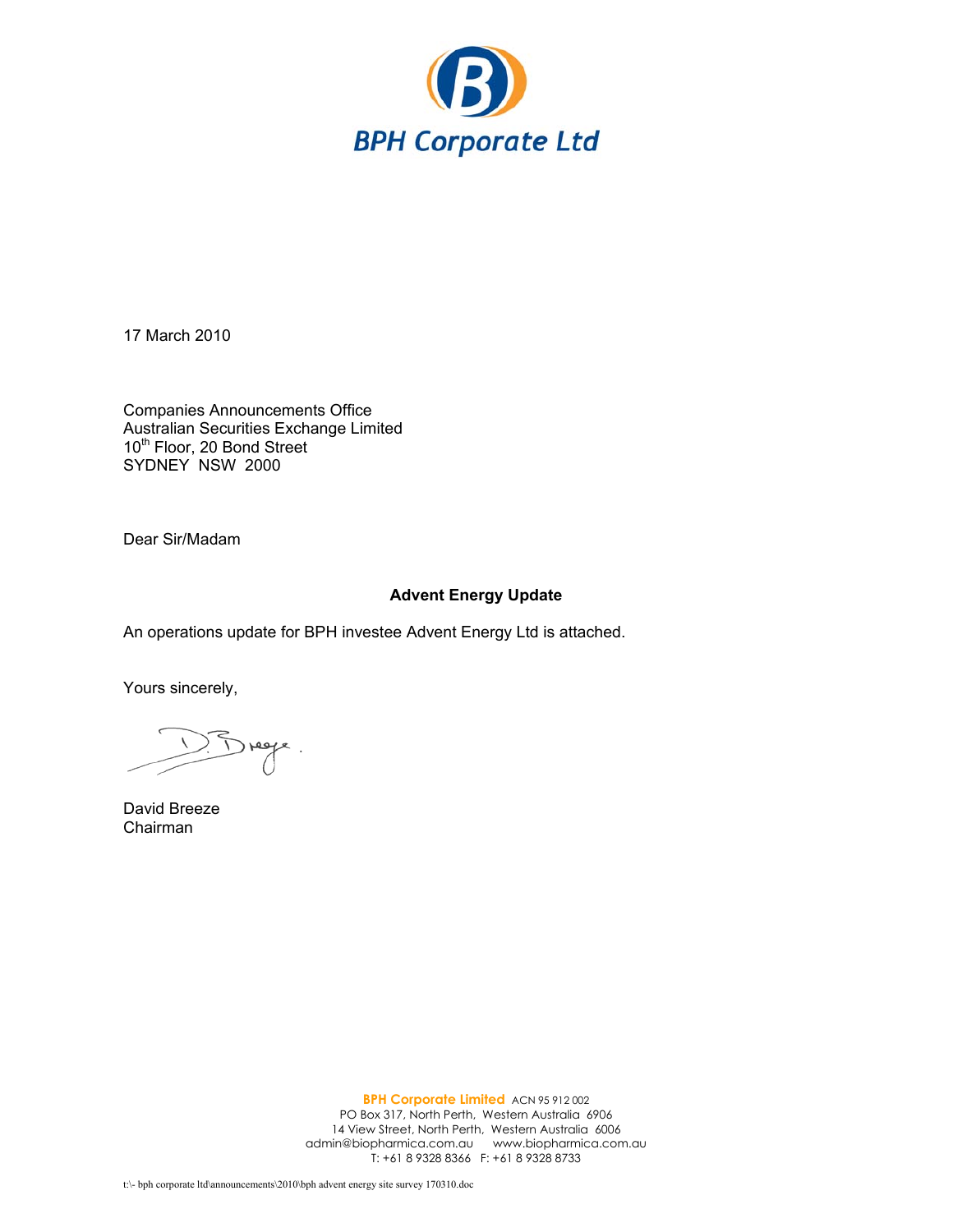

17 March 2010

Companies Announcement Office Australian Securities Exchange Limited 10th Floor, 20 Bond Street SYDNEY NSW 2000

Dear Sir,

# **ADVENT ENERGY PEP11 SITE SURVEY**

MEC Resources (ASX:MMR) is pleased to provide an update on current developments regarding investee company Advent Energy Ltd ("Advent") and its progress towards undertaking a drilling program at PEP11 in the offshore Sydney Basin.

## **Drill Rig Contract and Funding**:

MEC Resources ("MEC") is pleased to advise:

- that its investee companies are in advanced stages of negotiating a drilling contract;
- that funding for the well has been procured by Advent Energy Limited and its subsidiary Asset Energy Pty Limited. Asset holds the option from Joint Venture partner Bounty Oil and Gas ("Bounty") to drill the first well;
- that discussions have commenced with a number of upstream companies concerning a farm in to the well/permit;

### **Seismic Reprocessing**

Advent has completed the reprocessing of the 2004 2D seismic data acquired by Bounty. This reprocessing was performed on their behalf by Fugro Multi Client Services. Evaluation of Direct Hydrocarbon Indicators (DHI) on the reprocessed seismic data is continuing with positive observations to date.

### **Site Surveys**

It is a critical technical and insurance requirement that pre drilling site surveys of the sea floor be completed prior to drilling in a new area such as PEP 11. Advent obtained necessary authorisations to undertake such surveys in 2009 and has now advised that a pre-drilling site survey contract has been awarded to Fugro Surveys Pty Ltd, a major international site survey and offshore data acquisition specialist.

The site surveys will involve digital mapping and limited seismic surveys of the sea floor at alternate proposed drill sites in PEP11. The chosen site will depend on final review of the reprocessed seismic data (see above).

The surveys will be undertaken with a local vessel of opportunity are anticipated to commence towards the end of March 2010.

### **Long Lead Items**